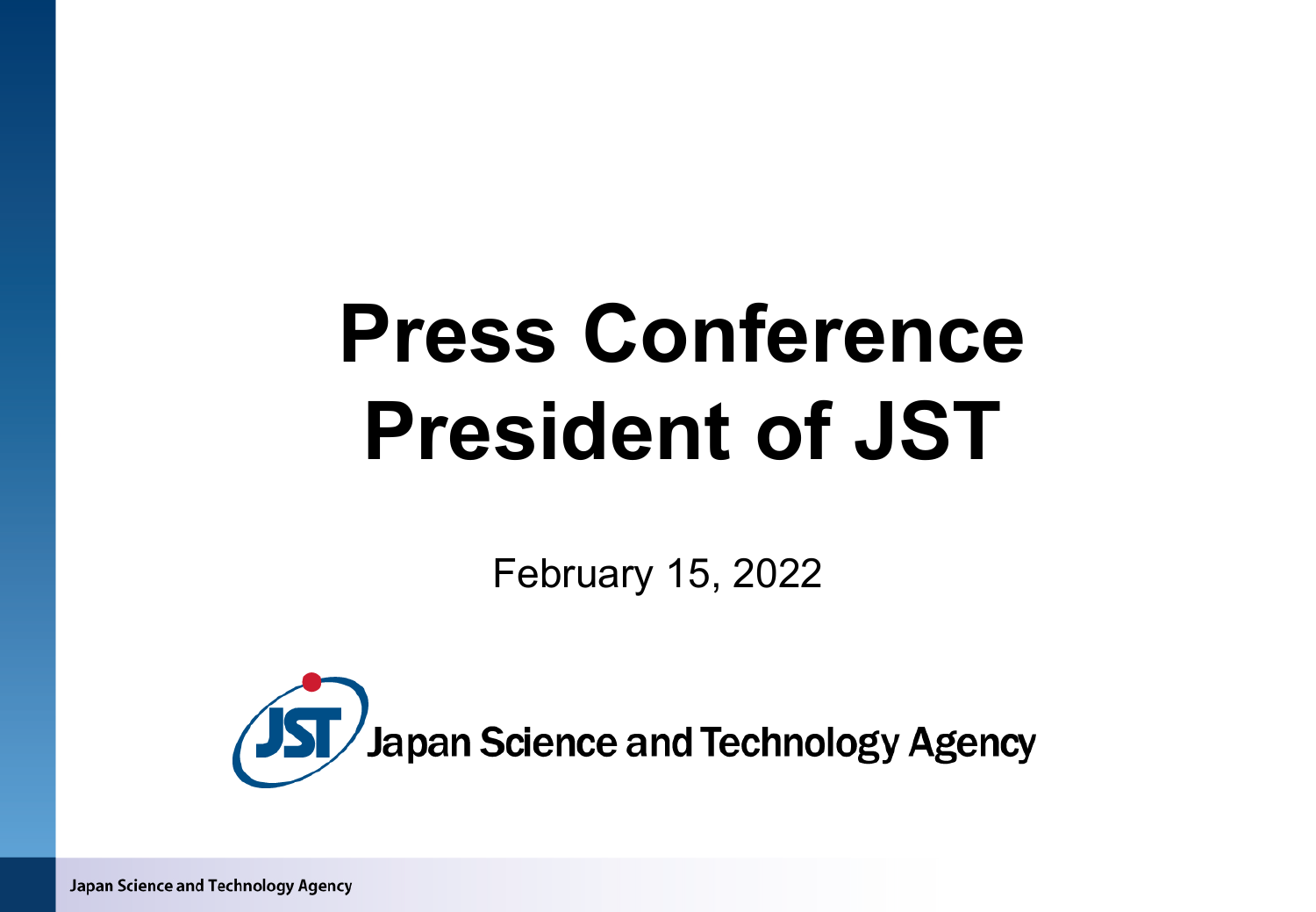# **The 3rd Brilliant Female Researchers Award (The Jun Ashida Award) Commemorative Lectures**



Japan Science and Technology Agency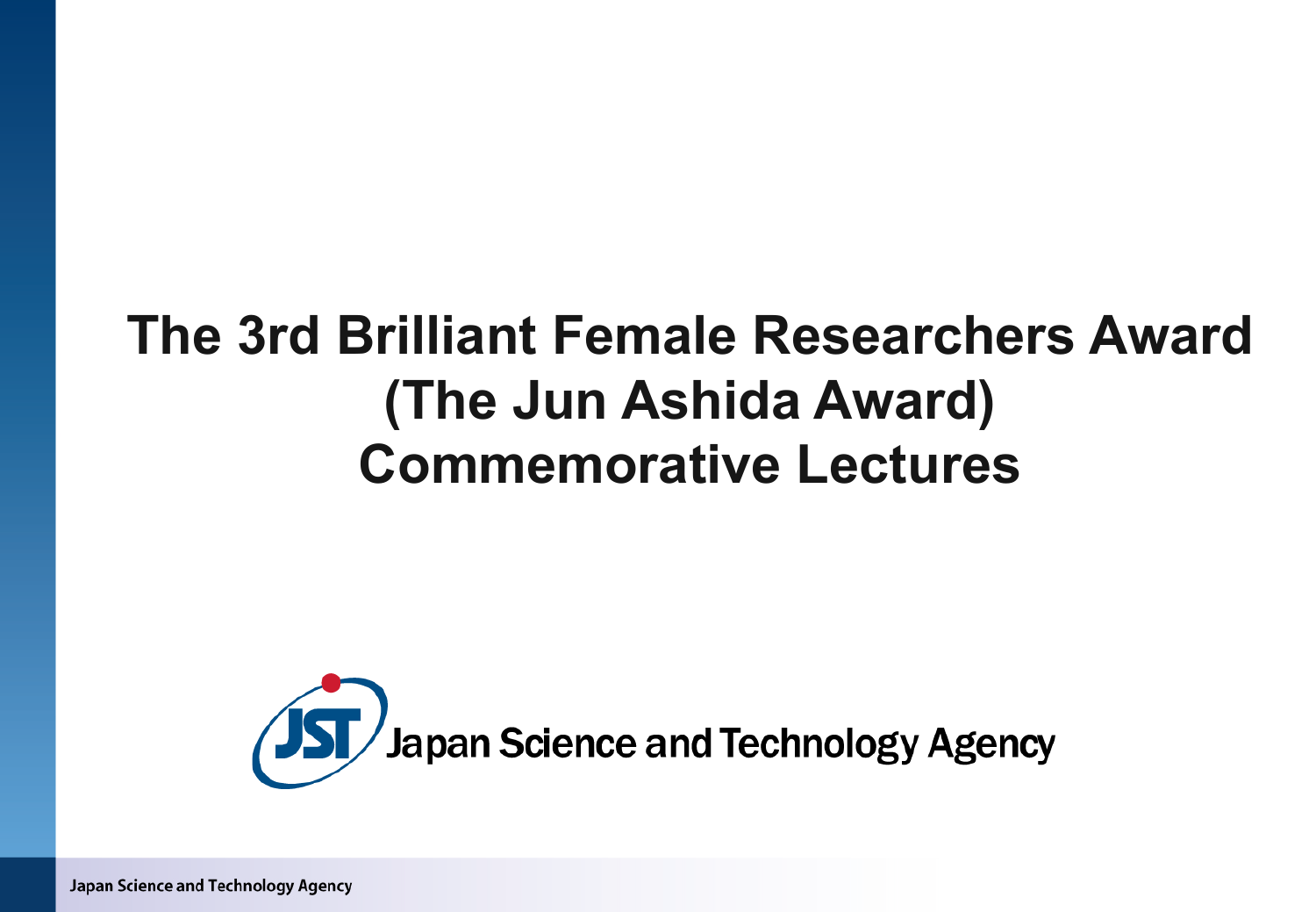# **The 3rd Brilliant Female Researchers Award (The Jun Ashida Award) Commemorative Lectures**

**Objective:** The purpose of lectures is to widely announce winners and to help them become more active as world-class researchers on the opportunity of the award. In addition, the panel discussion will present role models towards younger generation through winners' talk of their works and experience. **Intended Audience:** Scientists and researchers in all fields, and general public.

#### **Date and Time:** March 10, 2022 (Thu) 13:00 pm - 15:00 pm (JST)

**Venue:** Online (Zoom Webinar) for audience. \*The lectures will be held at the JST Tokyo Headquarters.

**Host:** Japan Science and Technology Agency

\* Latest information is posted on the website of Office for Diversity and Inclusiveness as needed. https://www.jst.go.jp/diversity/index.html

#### **Commemorative Lectures**

- 13:00 Opening speech Dr. Michinari Hamaguchi (President, JST)
- 13:05 Message from Chair "Looking back on history of the Jun Ashida Award" Dr. Keiko Torii, (Johnson and Johnson Centennial Professor of Plant Cell Biology, University of Texas at Austin/Investigator, Howard Hughes Medical Institute)

#### **Lectures by winners of the Jun Ashida Award**

- 13:15 Makiko Sasada, Associate Professor, Graduate School of Mathematical Sciences, The University of Tokyo (30 min.)
- 13:45 Mami Iima, Assistant Professor, Institute for Advancement of Clinical and Translational Science and Department of Diagnostic Imaging and Nuclear Medicine, Kyoto University Hospital (15 min.)
- 14:00 Mako Kamiya, Associate Professor, Graduate School of Medicine, The University of Tokyo (15 min.)
- 14:15 Panel Discussion Panelists: Dr. Makiko Sasada, Dr. Mami Iima, Dr. Mako Kamiya, President Hamaguchi and Executive Director Watanabe. (40 min.)
- 14:55 Closing speech Masaharu Shiozaki (Director, JST)

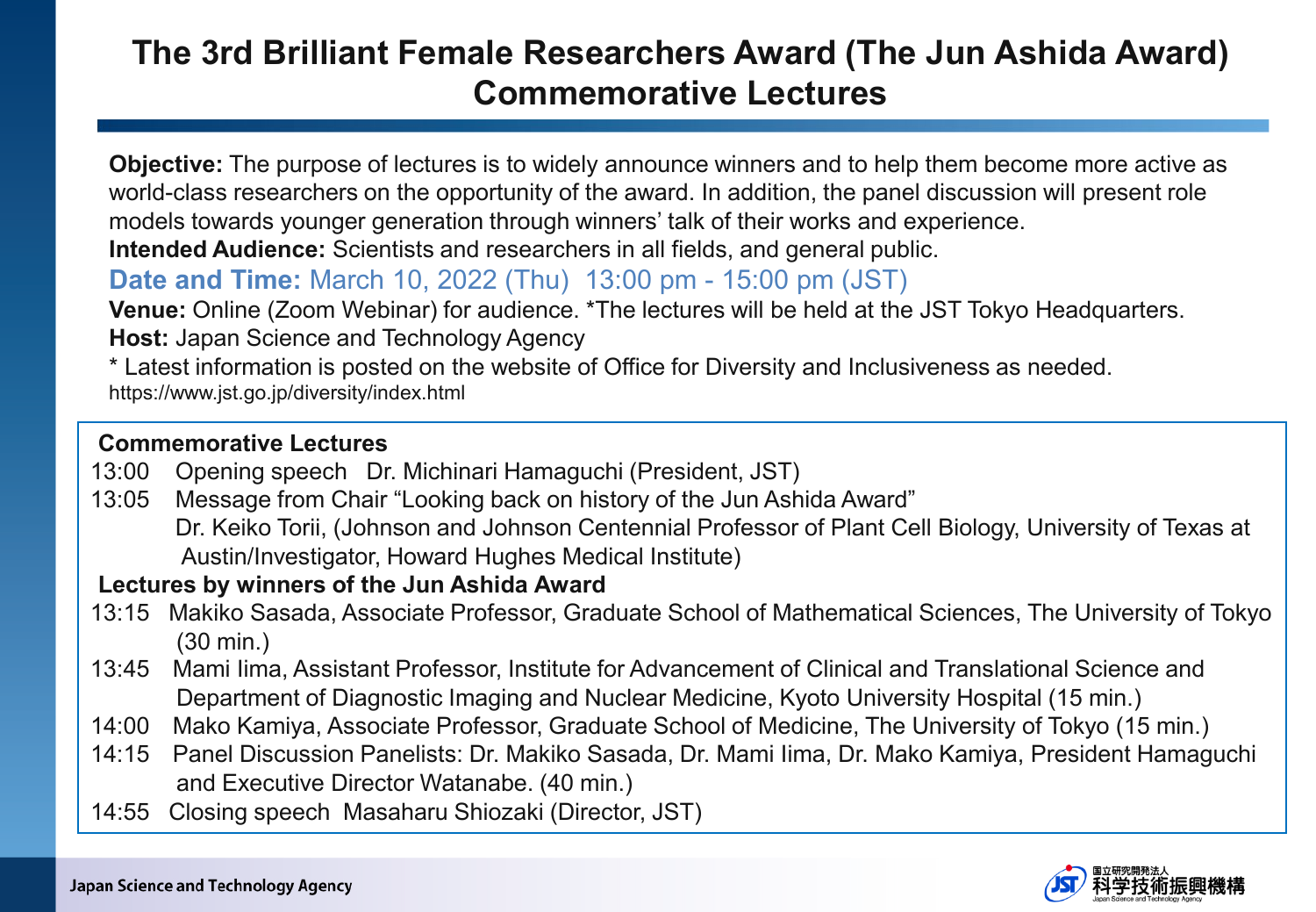# **The Award for a Brilliant Female Researcher (The Jun Ashida Award)**

### **Winner and Award Makiko Sasada**

Associate Professor, Graduate School of Mathematical Sciences, The University of Tokyo Research Fields: Mathematical sciences (probability theory)



Dr. Sasada uses algebra and geometric theory, which are seemingly unrelated to statistical physics and probability theory, in order to construct a new theory that explains the macroscopic parameters of systems, such as temperature and density. The macroscopic behaviors are derived from microscopic laws observed by systems, which are comprised of particles such as atoms and molecules.

Social contribution: Her outreach activities include creating the Suri-Joshi website, releasing videos on probability theory, and giving lectures. She is also dedicated to fostering women in the mathematical sciences, including serving as the International Mathematical Union's Committee for Women in Mathematics (CWM) ambassador.

#### **Research Experience**

- $\geq$  2011 Assistant Professor, Department of Mathematics, Faculty of Science and Technology, Keio University
- 2014 Senior Assistant Professor, Department of Mathematics, Faculty of Science and Technology, Keio **University**
- 2015 Associate Professor, Graduate School of Mathematical Sciences, The University of Tokyo

#### **Awards**

- 2009 and 2011 Dean's Award, Graduate School of Mathematical Sciences, The University of Tokyo
- 2010 MSJ Takebe Katahiro Prize for Encouragement of Young Researchers
- 2011 JSPS Ikushi Prize
- 2011 The University of Tokyo President's Grand Award
- 2012 ESF-JSPS Frontier Science Conference Series for Young Researchers Excellent Presentation Award





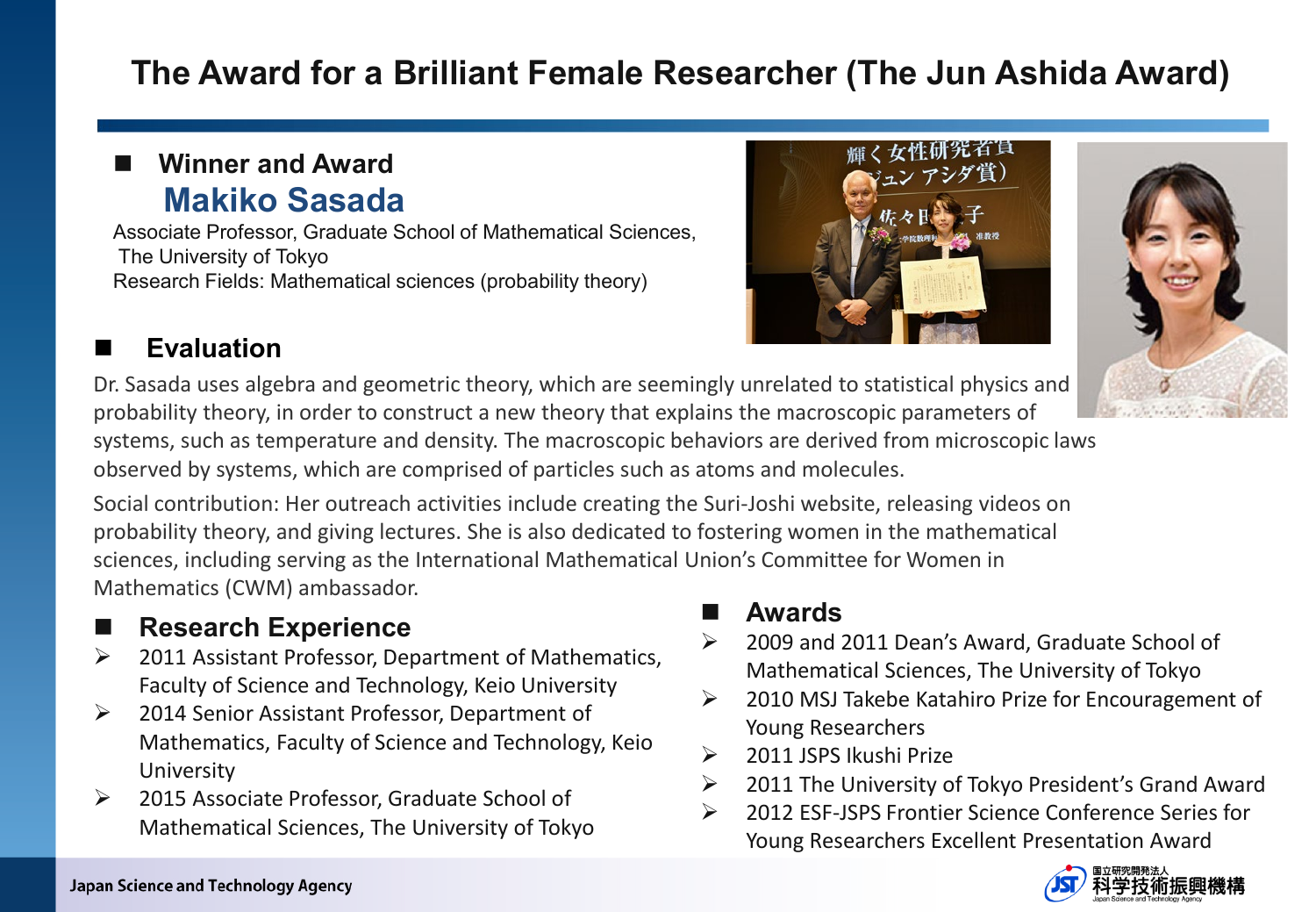# **The Award for a Brilliant Female Researcher (The JST President Award)**

#### **Winner and Award Mami Iima**

Assistant Professor, Institute for Advancement of Clinical and Translational Science and Department of Diagnostic Imaging and Nuclear Medicine, Kyoto University Hospital Research Fields: Life science and radiology

#### **Evaluation**

Dr. Iima has developed a new and non-invasive diagnostic imaging method for cancer that minimizes the burden on the human body. Using diffusion-weighted MRI, her method extracts and utilizes information from various images to provide quantitative parameters (IntraVoxel Incoherent Motion) that can evaluate tissue microperfusion without the use of contrast agents. As a researcher linking clinical and basic research, she has made remarkable achievements to guide the selection of treatment methods and predict treatment effects and prognosis.

Social contribution: she helps disseminate science information globally by establishing international working groups with related fields, and promoting networking among domestic and overseas researchers. She also fosters future researchers.



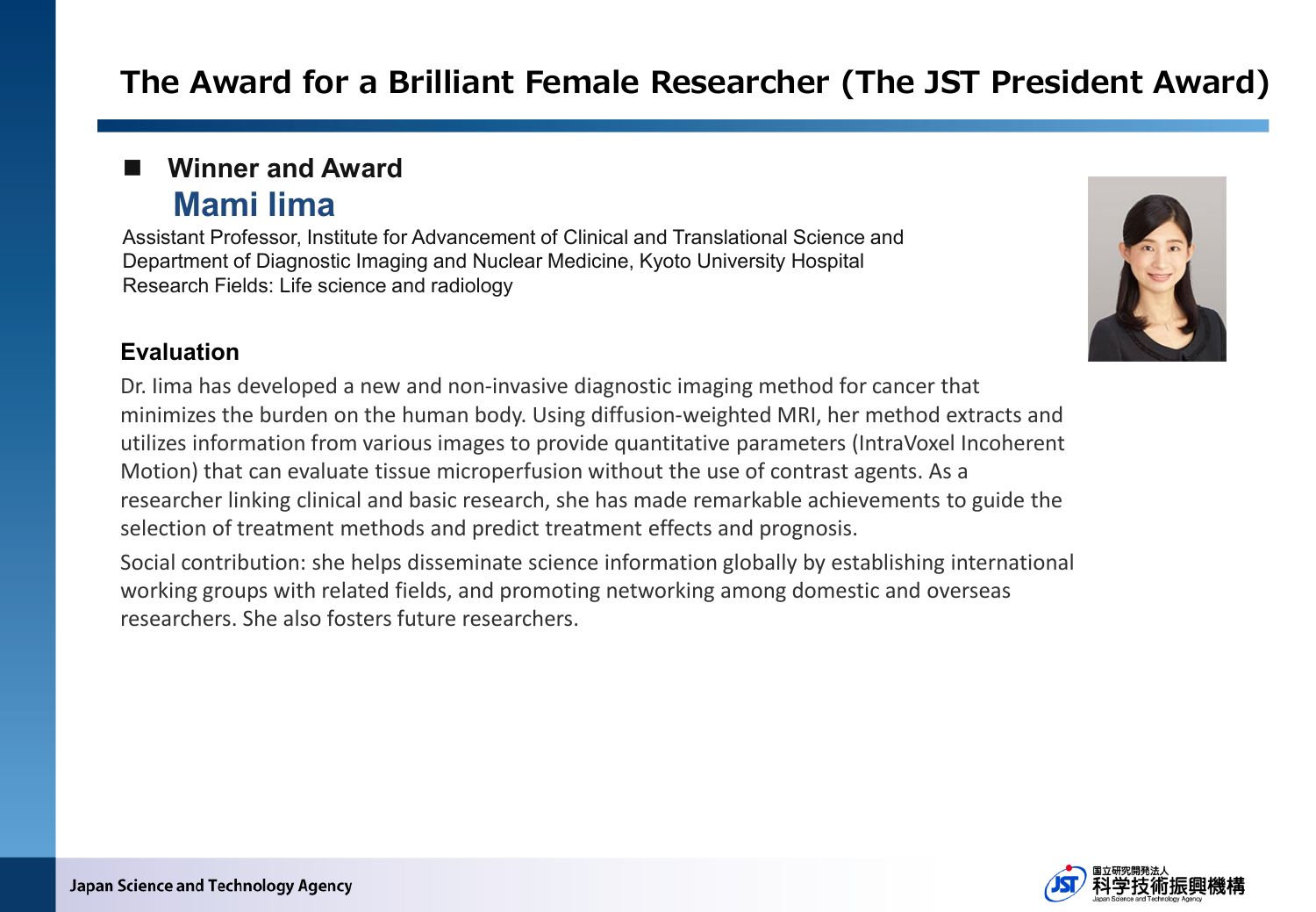# **The Award for a Brilliant Female Researcher (The JST President Award)**

#### **Winner and Award Mako Kamiya**

Associate Professor, Graduate School of Medicine, The University of Tokyo Research Fields: Chemical Biology



#### **Evaluation**

Dr. Kamiya is engaged in the development of various kinds of novel photo-functional probes such as fluorescent probes for innovative bioimaging. Her research is characterized by the rational design of these probes through precise functionalization of small-molecular dyes. Especially, in recent years, she has been conducting highly original research, including development of activable Raman probes for multiplexed functional imaging.

Social contribution: she is actively involved in the training of future researchers and in activities to transmit the excitement of science to the general public.

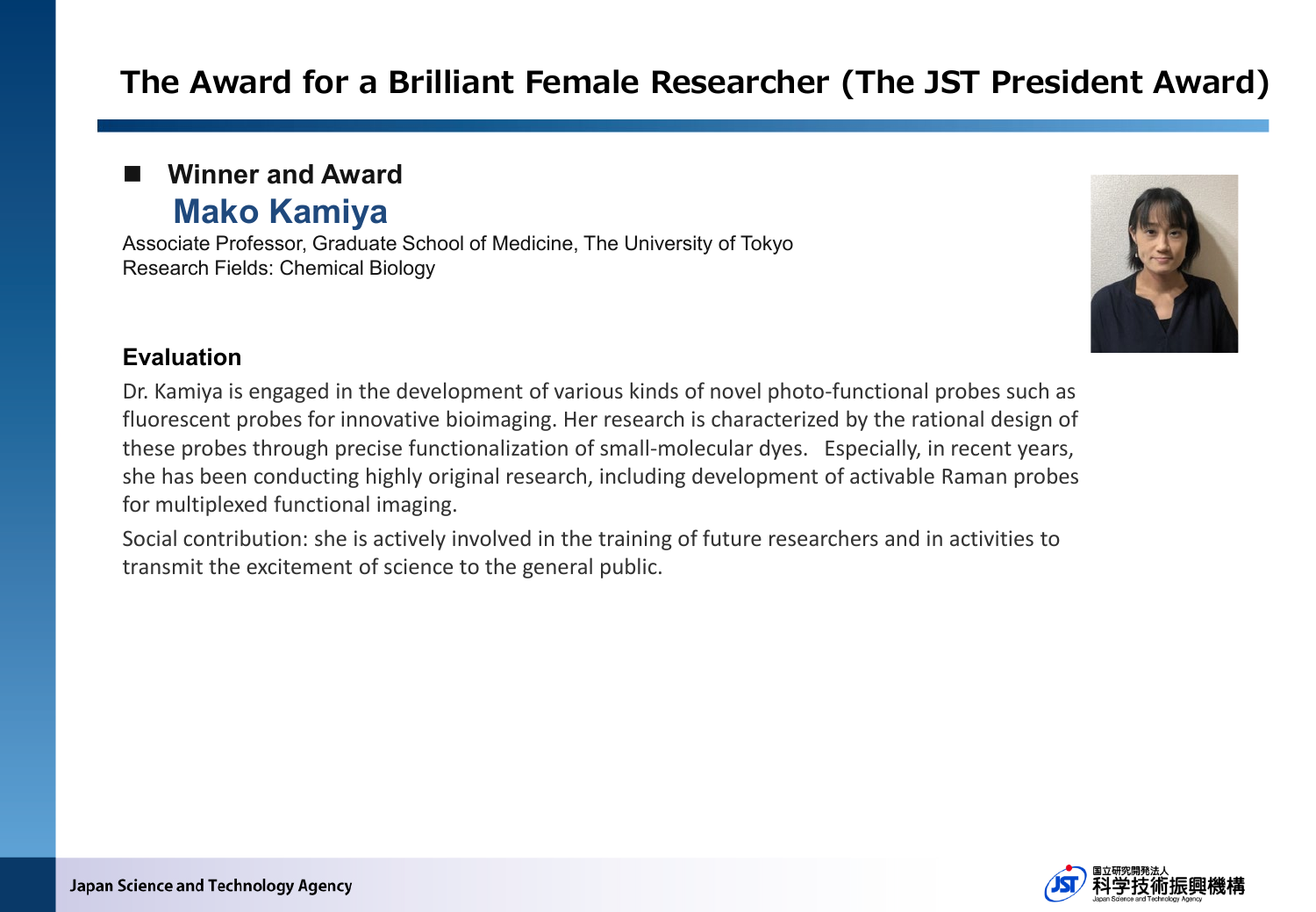# **Call for FY2022 Fostering the Next Generation Human Resources Program**



Japan Science and Technology Agency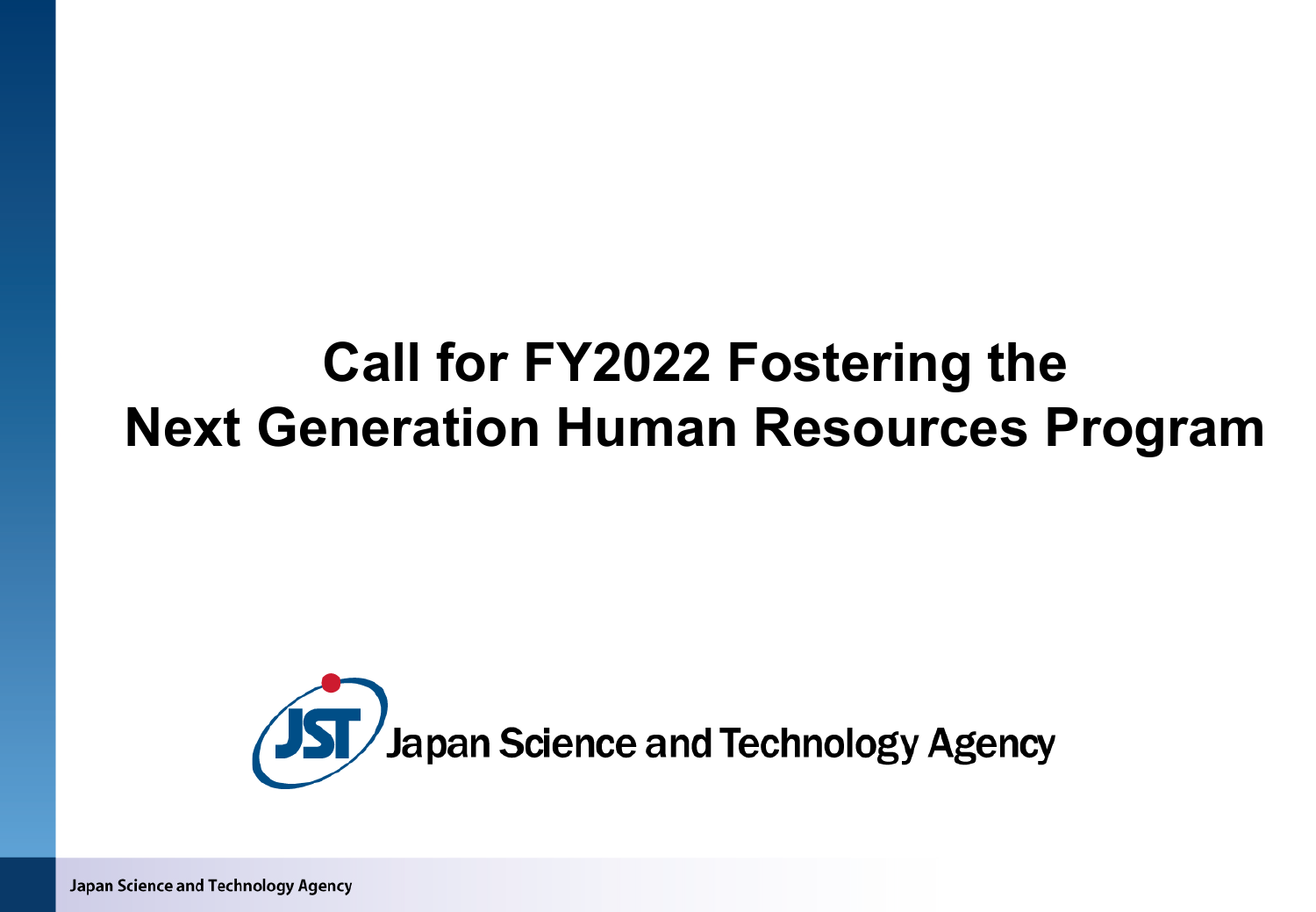# **Call for FY2022 Fostering the Next Generation Human Resources Program**

JST is currently calling for organizations in 3 programs that support human resource development activities for science and technology in cooperation with universities.

# **Global Science Campus** (Support up to 4 years)

Aiming to develop the next generation of prominent science and technology (S&T) human resources who can play an active role globally in the future, this program, "Global Science Campus" (GSC), supports unversities's activities of advanced and systematic educational programs including international activities, **calling for and selecting high school students** with outstanding level of motivation and abilities in each region.

Amount of Funding: Up to ¥30 million/year

Number of Projects: 4 projects planned

Deadline of Application: (Tue.) March 8th 2022 12:00 am (JST)

JST holds the National Presentation Meeting every year as an opportunity for GSC students to share their research results. In FY2021, Yuzuha Kusunoki won the MEXT Minister's Award in her research "Breeding biology of Daurian Redstarts Phoenicurus auroreus in Daisen, Tottori prefecture."





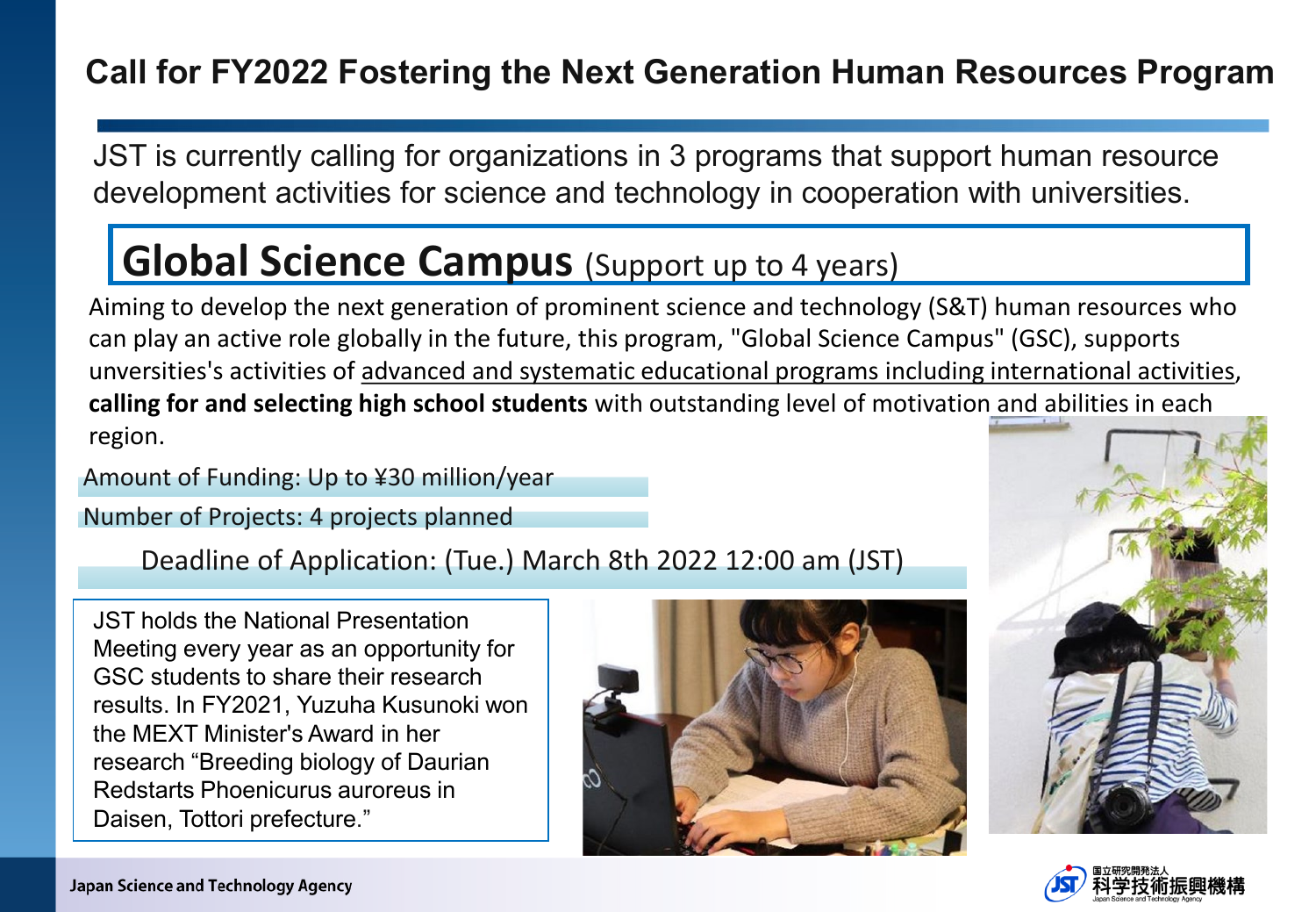# **Fostering Next-generation Scientists Program (Support up to 5 years)**

This promram supports activities for **elementary and junior high school students** who have higher motivation and outstanding ability in science and mathematics field with systematic educational program aiming at further expanding their abilities.

#### Deadline of Application: (Thu.) March 10th 2022 12:00 am (JST) Amount of Funding: Up to ¥10 million/year Number of Projects to be selected: 10 planned

# **Support for Girl Students Choosing Science Courses** (Support up to 4 years)

The program aims to support girl **junior- and senior-high school students** by increasing their interests in scientific fields and by assisting teachers and parents to understand their selection of S&T fields as future careers, and to promote a system that continuously supports girl students who are unsure of selecting scientific courses for their future careers.

Amount of Funding: Up to \\imed\]\$3 million/year Number of Projects to be selected: 10 to 15

Deadline of Application: (Fri.) February 25th 2022 12:00 am (JST)



Japan Science and Technology Agency